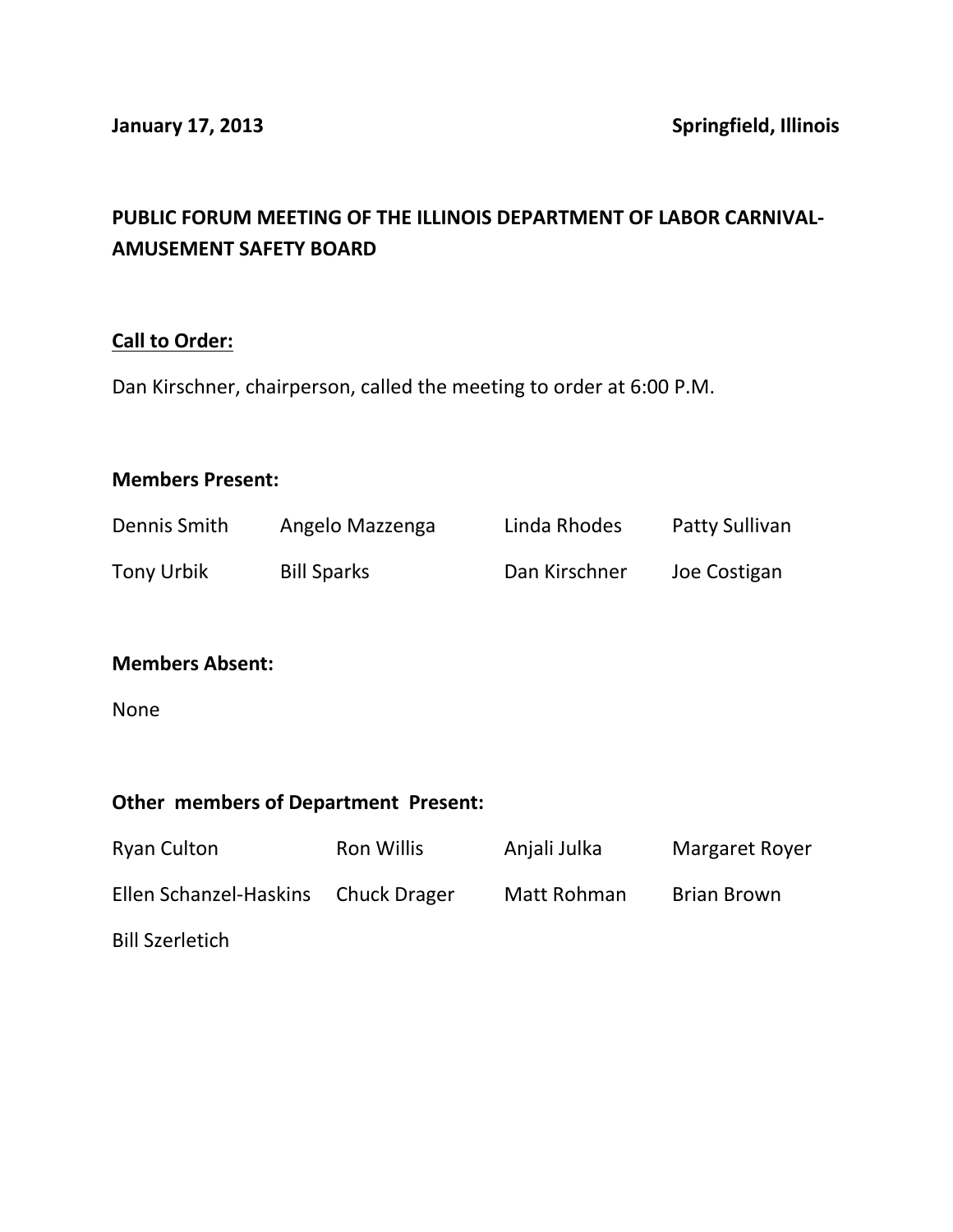# **ASTM F24 Committee Report:**

Angelo Mazzenga, board member, joined ASTM and also attended the International Safety Conference in October. Some of the topics covered during the conference were:

- F2291, Restraint Systems working on a definition for the term "supervising companion"
- ASTM working on a zip line standard
- Used rides and the transferring of used rides not popular because of the need to meet ADA standards

Angelo suggested that the Board and the Department stay in touch with what ASTM is doing and use them for guidance, networking and information.

## **Industry Report:**

Patty Sullivan, board member, continued with the discussion of the term "supervising companion". She also encouraged the industry to participate in these discussions with ASTM. She reminded everyone about the upcoming trade show in Gibbstown, Florida and the OABA Annual meeting that will be held.

## **Operational Update:**

Ryan Culton, manager of the Carnival-Amusement Safety Division for the Illinois Department of Labor, presented a power point presentation covering:

- 2012 year end statistics and safety program
- 2012 safety bulletins
- Update of zip line rules, Adm. Code 6000.350
- 2012 accident review
- 2013 permit application and E-pay program update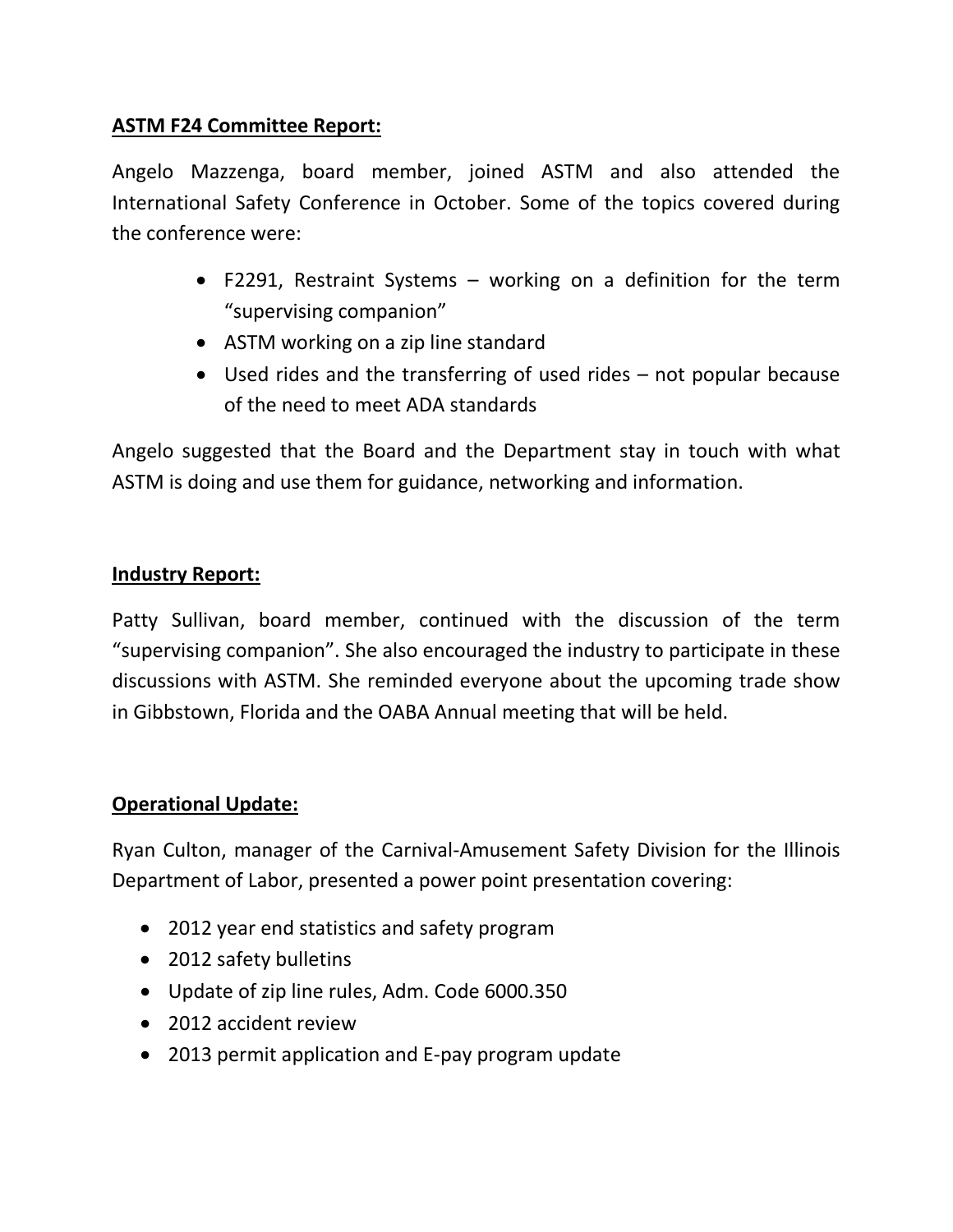# **Public Comment/Questions:**

Q – Why does the State of Illinois not have a Rider Responsibility Law?

A – Topic is not on agenda, board cannot discuss. Check with your local legislator. Board will take into consideration in terms of putting on the agenda for future meetings for a report and discussion. There are tips for patrons on the Departments website. There is also a safety program available from OABA or Patty Sullivan, board member.

Q – When can we (the industry) expect an e-mail for our 2013 applications?

 $A - By$  the end of the month, will be sent to the e-mail address provided to the department by the owner/operator.

 $Q$  – Did they come up with anything on "supervising companion", is there any regulations or age limit?

A – Right now there is no standard approved.

Q – What is a "responsible adult"?

A – Whatever is the age of majority in your state, for Illinois it is 18.

Q – Can the Board come up with wording for "supervising companion"?

A – The topic can be discussed at the Friday, January 18, 2013, meeting.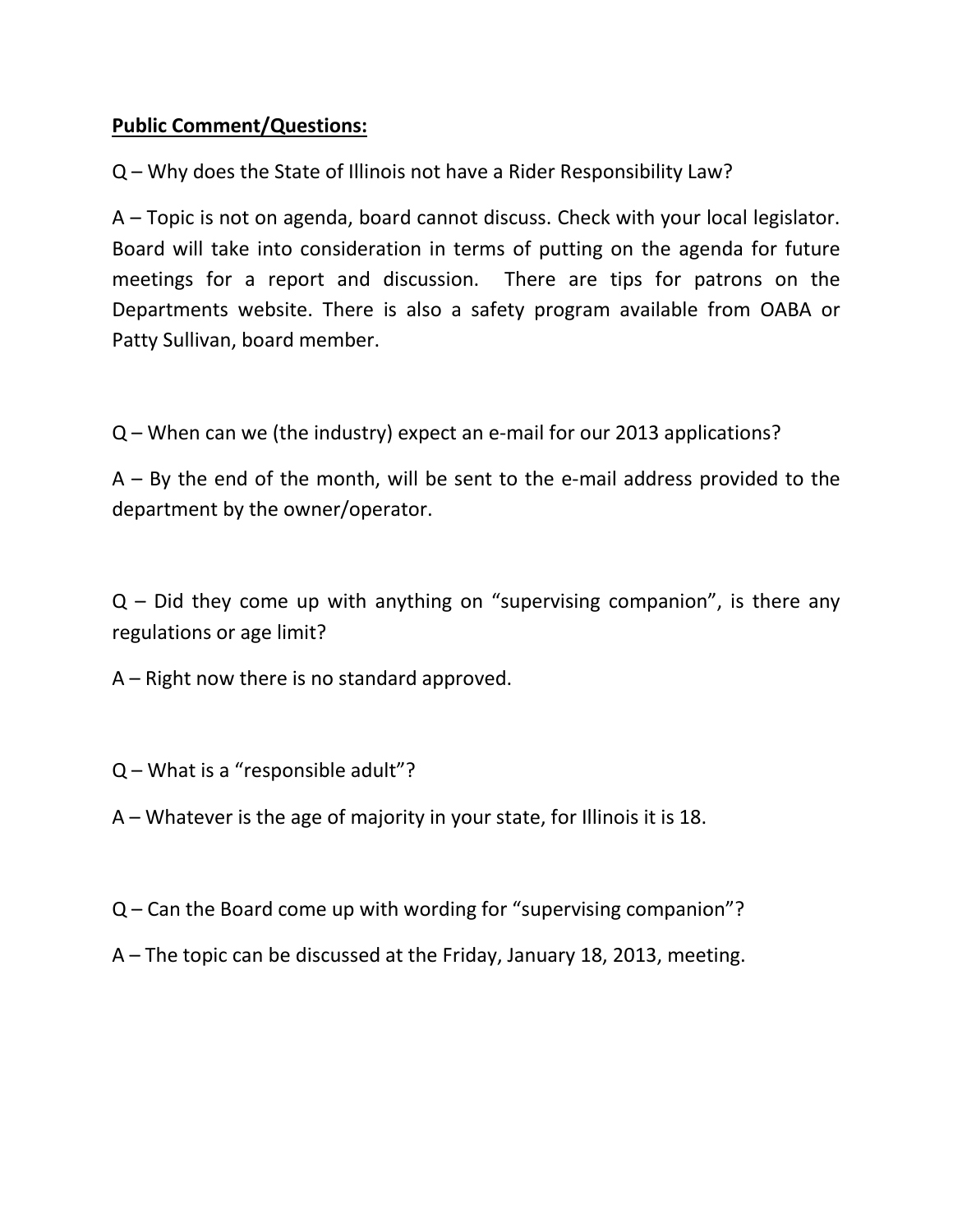Dan Schwabe from Six Flags Great America was introduced as the newest Board member.

Next meeting will be Friday, January 18, 2013 at 8:00 A.M. The meeting upon motion duly made and seconded was adjourned.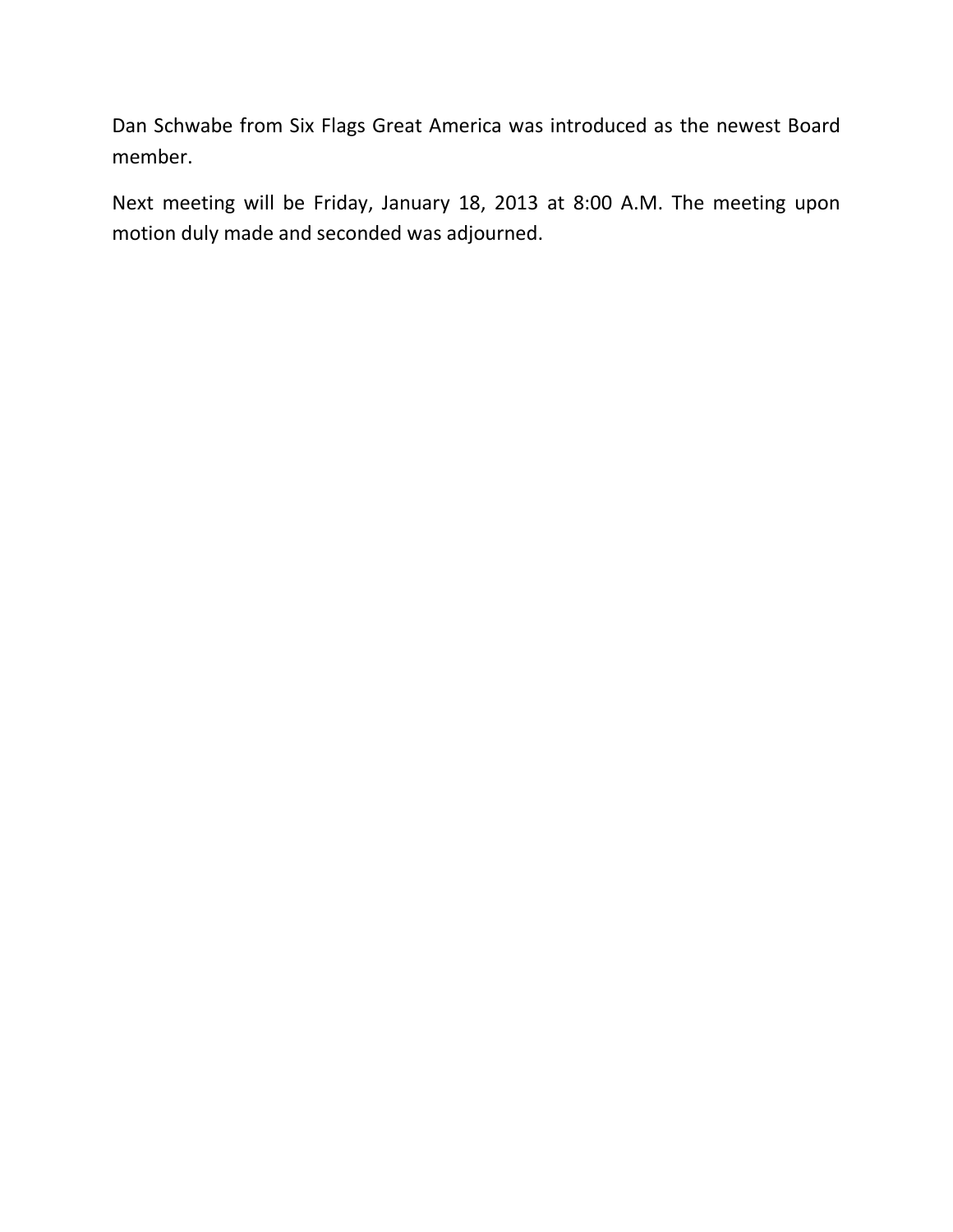**January 18, 2013 Springfield, Illinois**

#### **Crowne Plaza Hotel**

# **PUBLIC FORUM MEETING OF THE ILLINOIS DEPARTMENT OF LABOR CARNIVAL-AMUSEMENT SAFETY BOARD**

# **Call to Order:**

Dan Kirschner, chairperson, called the meeting to order at 8:00 A.M.

## **Members Present:**

| Dennis Smith                                | Angelo Mazzenga     | Linda Rhodes  | <b>Patty Sullivan</b> |  |  |  |
|---------------------------------------------|---------------------|---------------|-----------------------|--|--|--|
| <b>Tony Urbik</b>                           | <b>Bill Sparks</b>  | Dan Kirschner | Joe Costigan          |  |  |  |
| Daniel Schwabe                              |                     |               |                       |  |  |  |
| <b>Members Absent:</b>                      |                     |               |                       |  |  |  |
| <b>None</b>                                 |                     |               |                       |  |  |  |
| Guest:                                      |                     |               |                       |  |  |  |
| Dennis Blasius, CPSC                        |                     |               |                       |  |  |  |
| <b>Other members of Department Present:</b> |                     |               |                       |  |  |  |
| <b>Ryan Culton</b>                          | <b>Ron Willis</b>   | Anjali Julka  | <b>Margaret Royer</b> |  |  |  |
| Ellen Schanzel-Haskins                      | <b>Chuck Drager</b> | Matt Rohman   | <b>Brian Brown</b>    |  |  |  |
| <b>Bill Szerletich</b>                      | Pamela Oller        |               |                       |  |  |  |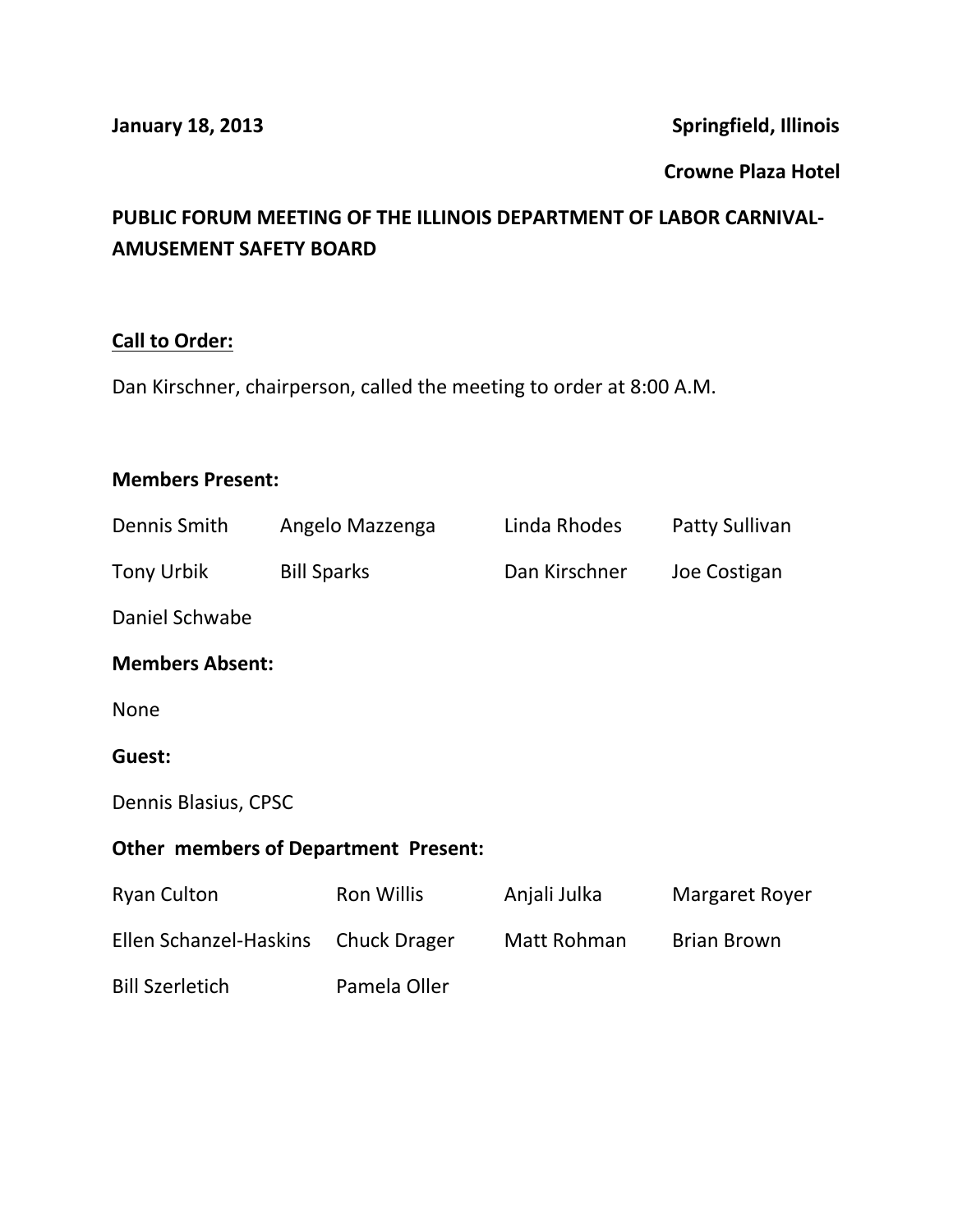- Ammendment to agenda by Chair Kirschner. Consumer Product Safety Commission representative Dennis Blasius not able to publicly speak due to federal guidelines and proper public notice.
- Motion by Chairman Kirschner to amend agenda. Motion Seconded. Motion carried. Unanimous.
- Motion by Chairman Kirschner to approve October 16, 2012 CARSA meeting minutes (transcript). Motion Seconded. Motion carried. Unanimous.

## **Division Manager Report:**

Mr. Ryan Culton, P.E. gave a presentation on the Division's activities and for 2012 and the upcoming 2013 season. Mr. Culton gave a review of the Department's preliminary findings on research of other state's best practices. The research included, but was not limited to staffing, inspectors authority, American Society of Testing Materials (ASTM) and other standards adopted by other states and the financing of other states.

Mr. Culton gave a summary of ASTM, National Fire Protection Agency, federal standards and others that were adopted by other states but not Illinois. This list was for future consideration by the Board once the research was complete.

Mr. Culton gave a brief overview of the in-progress status of the Zip-Line Administrative Rule 6000.350. See January  $17<sup>th</sup>$  2013 meeting minutes.

Mr. Culton stated the need for clearly defined Haunted House administrative rules. At current time, the Act infers that Haunted Houses are under the Department's jurisdiction, but there isn't a clear division for administrative codes for inspectors or operators to follow.

Trackless train standards are being considered and reviewed by the Department as they pass through the ASTM balloting process.

Mr. Culton reiterated that the Department is going to strictly enforce a zero tolerance rule for not having criminal background or sex offender checks completed on carnival workers.